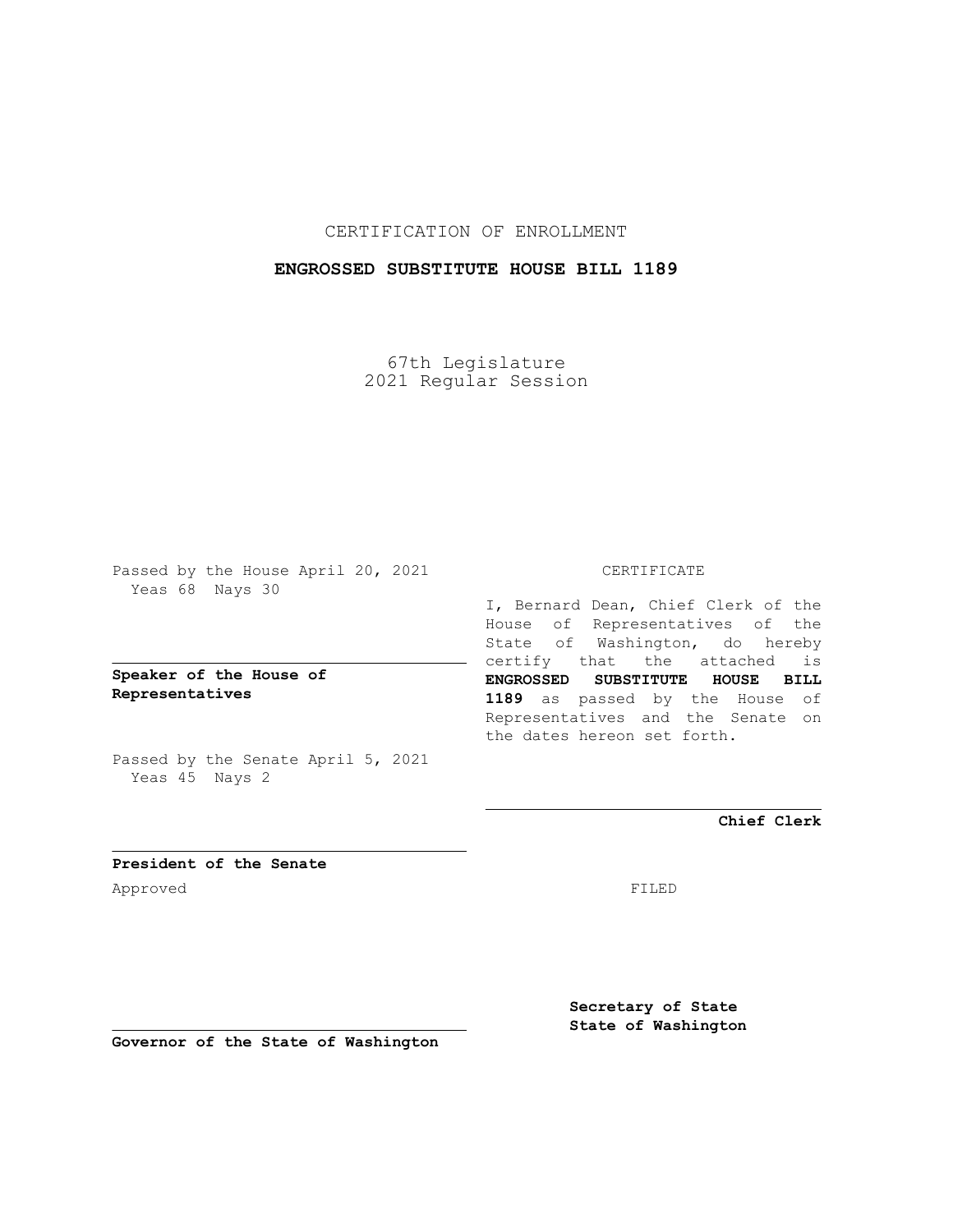## **ENGROSSED SUBSTITUTE HOUSE BILL 1189**

AS AMENDED BY THE SENATE

Passed Legislature - 2021 Regular Session

## **State of Washington 67th Legislature 2021 Regular Session**

**By** House Finance (originally sponsored by Representatives Duerr, Boehnke, Bateman, Sullivan, Fitzgibbon, Walen, Ramel, Springer, Wicks, Slatter, Pollet, Callan, and Harris-Talley)

READ FIRST TIME 02/22/21.

1 AN ACT Relating to tax increment financing; amending RCW 2 84.55.010 and 84.55.120; and adding a new chapter to Title 39 RCW.

3 BE IT ENACTED BY THE LEGISLATURE OF THE STATE OF WASHINGTON:

4 NEW SECTION. **Sec. 1.** The definitions in this section apply 5 throughout this chapter unless the context clearly requires 6 otherwise.

7 (1) "Assessed value of real property" means the valuation of 8 taxable real property as placed on the last completed assessment roll 9 prepared pursuant to Title 84 RCW.

10 (2) "Increment area" means the geographic area within which 11 regular property tax revenues are to be apportioned to pay public 12 improvement costs, as authorized under this chapter.

 (3) "Increment value" means 100 percent of any increase in the true and fair value of real property in an increment area that is placed on the tax rolls after the increment area is created. The 16 increment value shall not be less than zero.

17 (4) "Local government" means any city, town, county, port 18 district, or any combination thereof.

19 (5) "Ordinance" means any appropriate method of taking 20 legislative action by a local government, including a resolution 21 adopted by a port district organized under Title 53 RCW.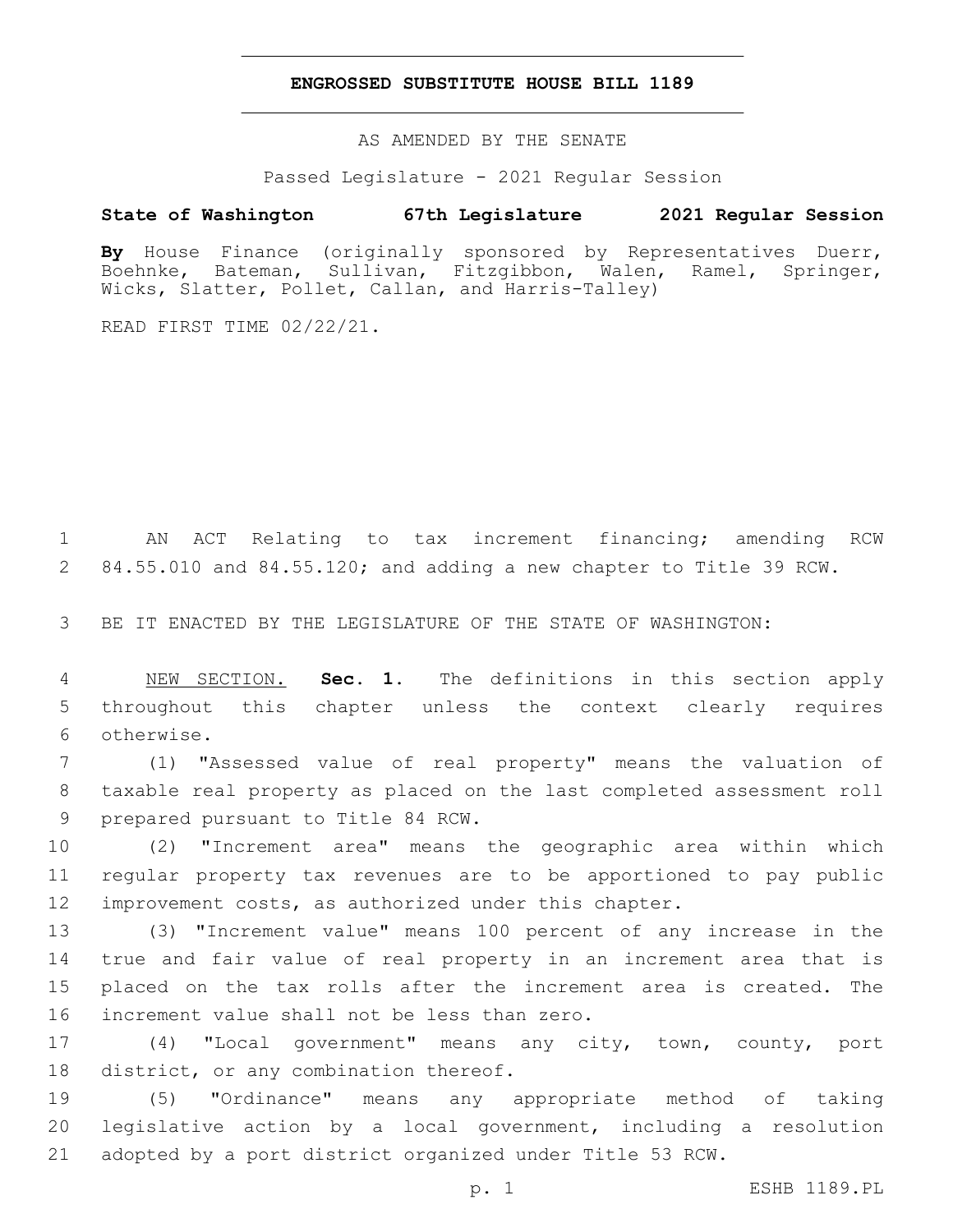(6) "Public improvement costs" means the costs of:

 (a) Design, planning, acquisition, required permitting, required environmental studies and mitigation, seismic studies or surveys, archaeological studies or surveys, land surveying, site preparation, construction, reconstruction, rehabilitation, improvement, and installation of public improvements and other directly related costs;

 (b) Relocating, maintaining, and operating property pending 8 construction of public improvements;

(c) Relocating utilities as a result of public improvements;

 (d) Financing public improvements, including capitalized interest for up to six months following completion of construction, legal and other professional services, taxes, insurance, principal and interest costs on general indebtedness issued to finance public improvements, 14 and any necessary debt service reserves;

 (e) Expenses incurred in revaluing real property for the purpose of determining the tax allocation base value by a county assessor under chapter 84.41 RCW and expenses incurred by a county treasurer under chapter 84.56 RCW in apportioning the taxes and complying with this chapter and other applicable law. For purposes of this subsection (6)(e), "expenses incurred" means actual staff and software costs directly related to the implementation and ongoing administration of increment areas under this chapter; and

 (f) Administrative expenses and feasibility studies reasonably necessary and related to these costs, including related costs that may have been incurred before adoption of the ordinance authorizing the public improvements and the use of tax increment financing to 27 fund the costs of the public improvements.

(7) "Public improvements" means:28

 (a) Infrastructure improvements owned by a local government within or outside of and serving the increment area that include:

- 
- 31 (i) Street and road construction;
- (ii) Water and sewer system construction and improvements;

 (iii) Sidewalks and other nonmotorized transportation 34 improvements and streetlights;

35 (iv) Parking, terminal, and dock facilities;

(v) Park and ride facilities or other transit facilities;

(vi) Park and community facilities and recreational areas;

(vii) Stormwater and drainage management systems;

39 (viii) Electric, broadband, or rail service;

40 (ix) Mitigation of brownfields; or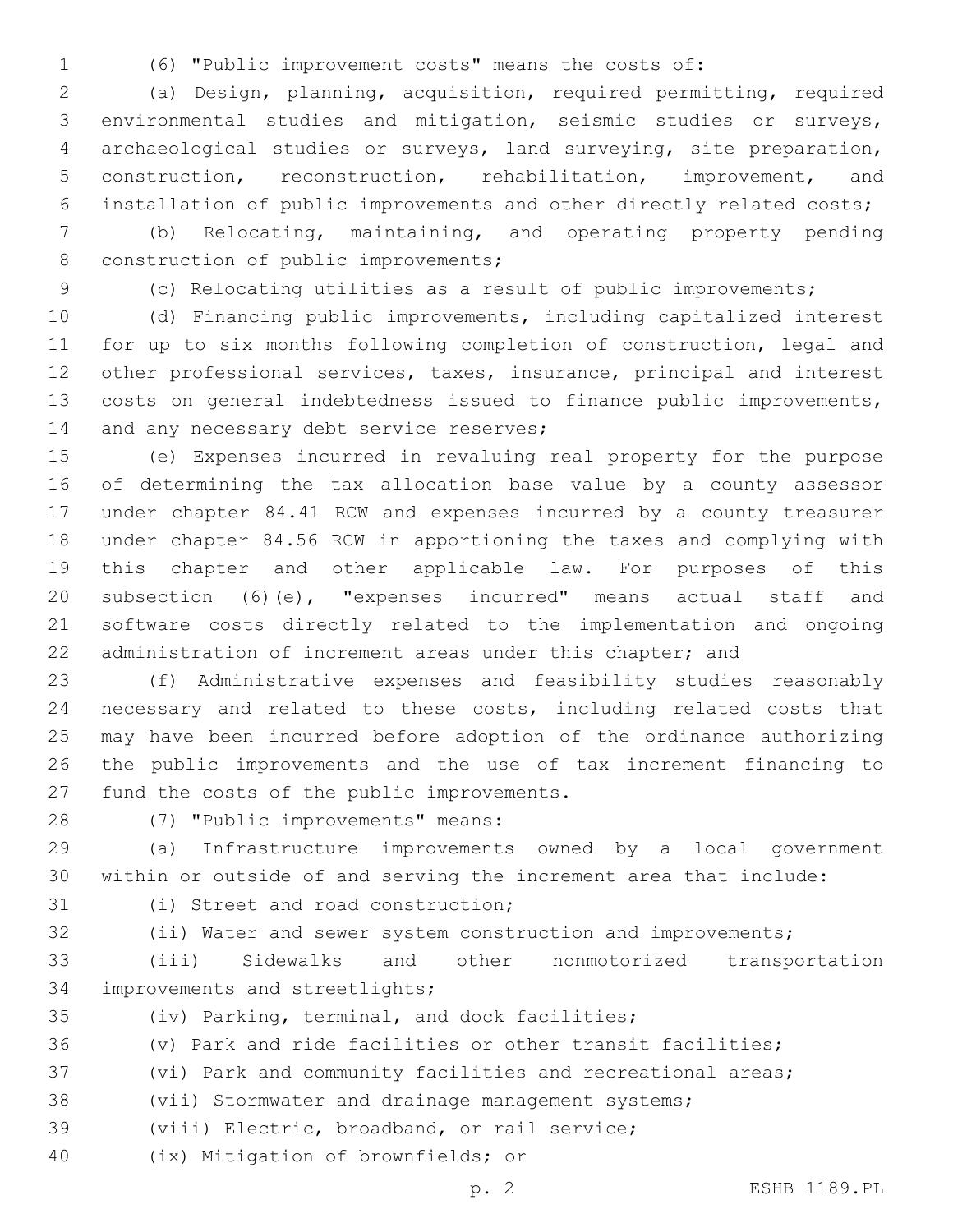(b) Expenditures for any of the following purposes:

 (i) Purchasing, rehabilitating, retrofitting for energy efficiency, and constructing housing for the purpose of creating or 4 preserving long-term affordable housing;

 (ii) Purchasing, rehabilitating, retrofitting for energy efficiency, and constructing child care facilities serving children and youth that are low-income, homeless, or in foster care;

 (iii) Providing maintenance and security for the public 9 improvements; or

 (iv) Historic preservation activities authorized under RCW 11 35.21.395.

 (8) "Regular property taxes" means regular property taxes as defined in RCW 84.04.140, except: (a) Regular property taxes levied by port districts or public utility districts to the extent necessary for the payments of principal and interest on general obligation debt; and (b) regular property taxes levied by the state for the support of the common schools under RCW 84.52.065. Regular property taxes do not include excess property tax levies that are exempt from the aggregate limits for junior and senior taxing districts as provided in RCW 84.52.043. "Regular property taxes" does not include excess property taxes levied by local school districts.

 (9) "Tax allocation base value" means the assessed value of real property located within an increment area for taxes imposed in the year in which the increment area is first designated.

 (10) "Tax allocation revenues" means those revenues derived from the imposition of regular property taxes on the increment value.

 (11) "Taxing district" means a governmental entity that levies or has levied for it regular property taxes upon real property located 29 within a proposed or approved increment area.

 NEW SECTION. **Sec. 2.** (1) A local government may designate an increment area under this chapter and use the tax allocation revenues to pay public improvement costs, subject to the following conditions:

 (a) The local government must adopt an ordinance designating an increment area within its boundaries and describing the public improvements proposed to be paid for, or financed with, tax 36 allocation revenues;

 (b) The local government may not designate increment area boundaries such that the entirety of its territory falls within an 39 increment area;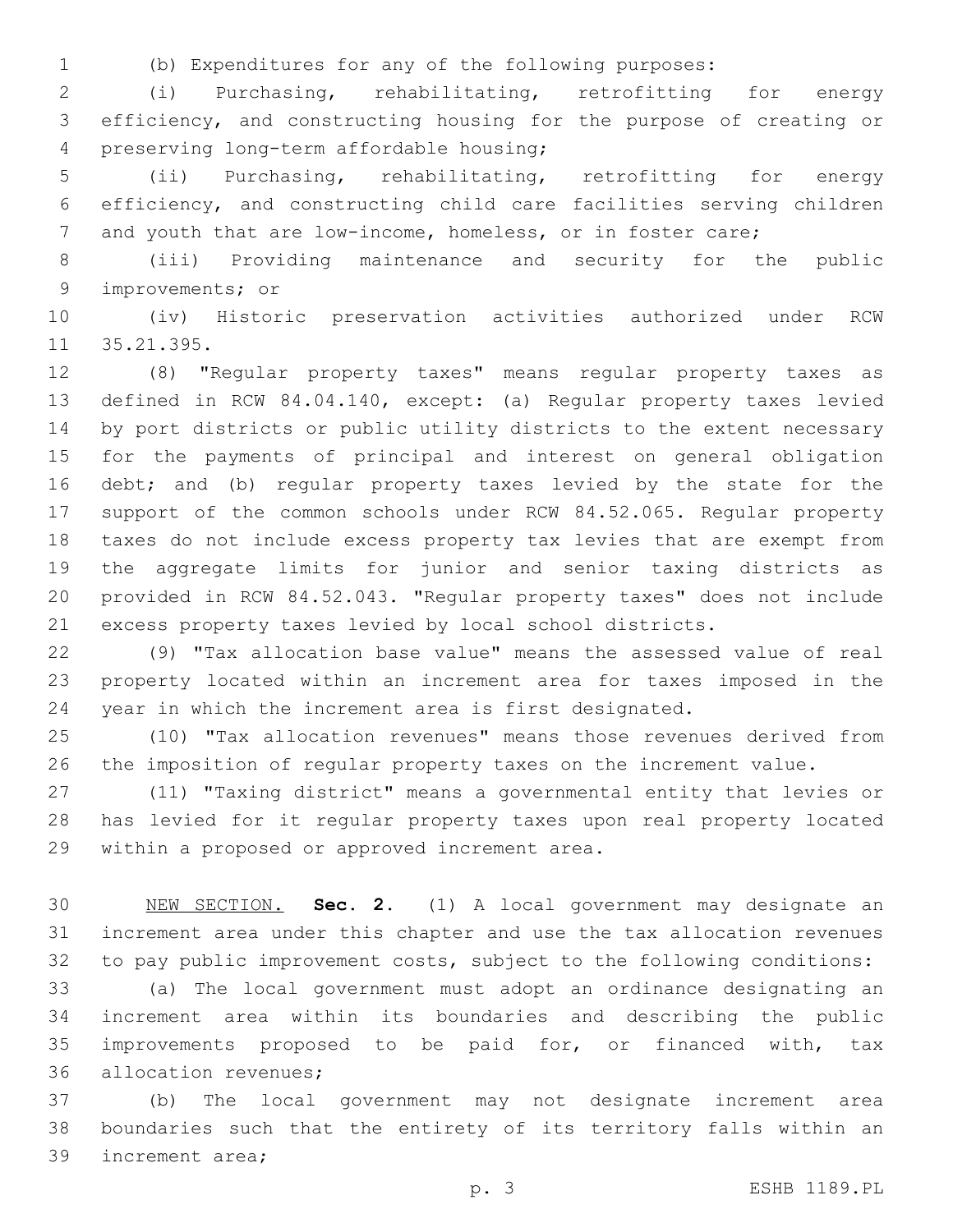(c) The increment area may not have an assessed valuation of more than \$200,000,000 or more than 20 percent of the sponsoring jurisdiction's total assessed valuation, whichever is less, when the ordinance is passed. If a sponsoring jurisdiction creates two increment areas, the total combined assessed valuation in both of the two increment areas may not equal more than \$200,000,000 or more than 20 percent of the sponsoring jurisdiction's total assessed valuation, whichever is less, when the ordinances are passed creating the 9 increment areas;

 (d) A local government can create no more than two active increment areas at any given time and they may not physically overlap by including the same land in more than one increment area at any 13 time;

 (e) The ordinance must set a sunset date for the increment area, which may be no more than 25 years after the first year in which tax 16 allocation revenues are collected from the increment area;

 (f) The ordinance must identify the public improvements to be financed and indicate whether the local government intends to issue bonds or other obligations, payable in whole or in part, from tax allocation revenues to finance the public improvement costs, and must 21 estimate the maximum amount of obligations contemplated;

 (g) The ordinance must provide that the increment takes effect on June 1st following the adoption of the ordinance in (a) of this 24 subsection;

 (h) The sponsoring jurisdiction may not add additional public improvements to the project after adoption of the ordinance creating the increment area or change the boundaries of the increment area. The sponsoring jurisdiction may expand, alter, or add to the original public improvements when doing so is necessary to assure the originally approved improvements can be constructed or operated;

 (i) The ordinance must impose a deadline by which commencement of construction of the public improvements shall begin, which deadline must be at least five years into the future and for which extensions 34 shall be made available for good cause; and

(j) The local government must make a finding that:

 (i) The public improvements proposed to be paid or financed with tax allocation revenues are expected to encourage private development within the increment area and to increase the assessed value of real 39 property within the increment area;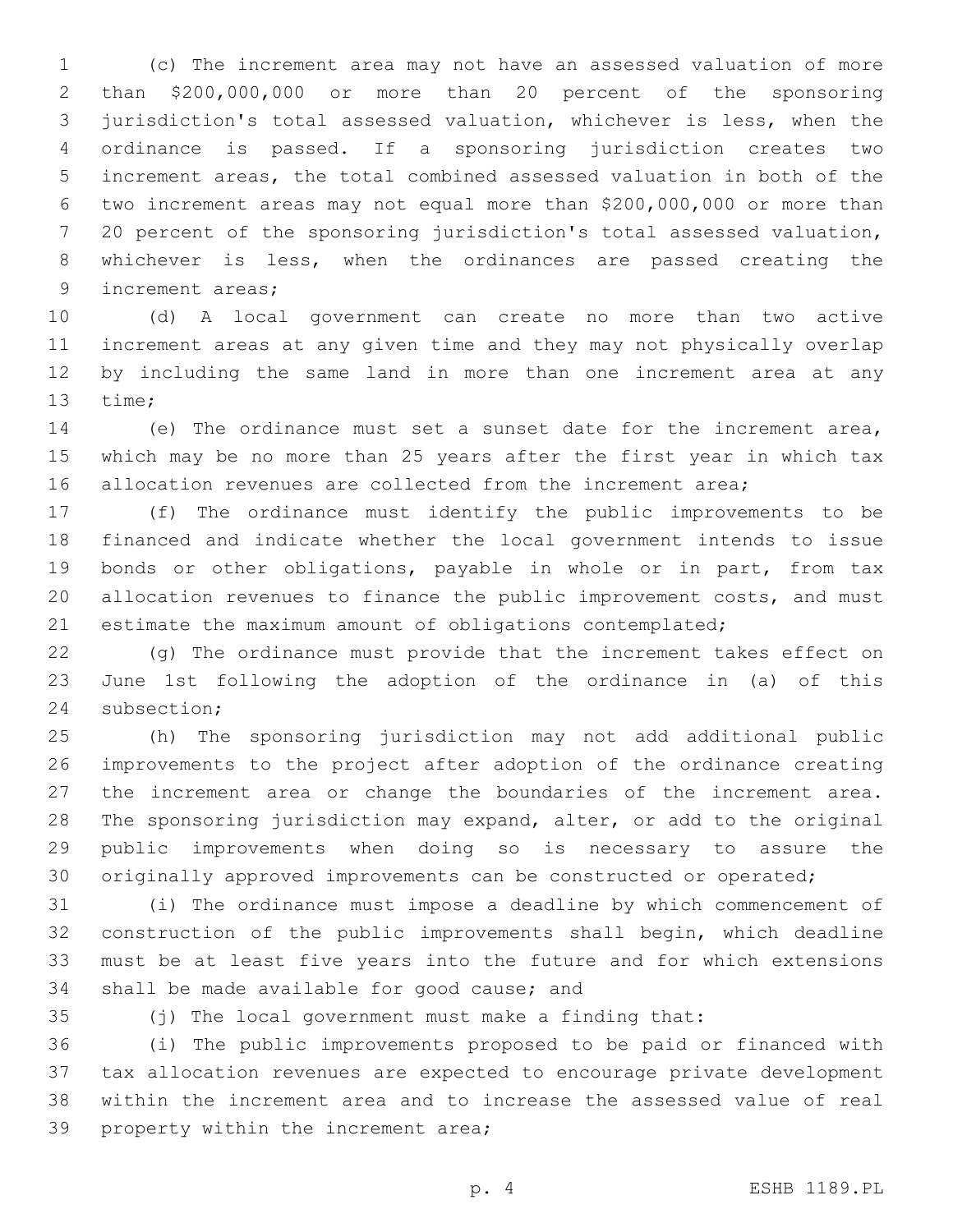(ii) Private development that is anticipated to occur within the increment area as a result of the proposed public improvements will be permitted consistent with the permitting jurisdiction's applicable 4 zoning and development standards;

 (iii) The private development would not reasonably be expected to occur solely through private investment within the reasonably foreseeable future without the proposed public improvements; and

 (iv) The increased assessed value within the increment area that could reasonably be expected to occur without the proposed public improvements would be less than the increase in the assessed value estimated to result from the proposed development with the proposed 12 public improvements.

 (2) In considering whether to designate an increment area, the legislative body of the local government must prepare a project analysis that shall include, but need not be limited to, the 16 following:

 (a) A statement of objectives of the local government for the 18 designated increment area;

 (b) A statement as to the property within the increment area, if any, that the local government may intend to acquire;

21 (c) The duration of the increment area;

(d) Identification of all parcels to be included in the area;

 (e) A description of the expected private development within the increment area, including a comparison of scenarios with the proposed 25 public improvements and without the proposed public improvements;

 (f) A description of the public improvements, estimated public improvement costs, and the estimated amount of bonds or other obligations expected to be issued to finance the public improvement 29 costs and repaid with tax allocation revenues;

 (g) The assessed value of real property listed on the tax roll as certified by the county assessor under RCW 84.52.080 from within the increment area and an estimate of the increment value and tax 33 allocation revenues expected to be generated;

 (h) An estimate of the job creation reasonably expected to result from the public improvements and the private development expected to 36 occur in the increment area; and

 (i) An assessment of any impacts and any necessary mitigation to 38 address the impacts identified on the following:

39 (i) Affordable and low-income housing;

40 (ii) The local business community;

p. 5 ESHB 1189.PL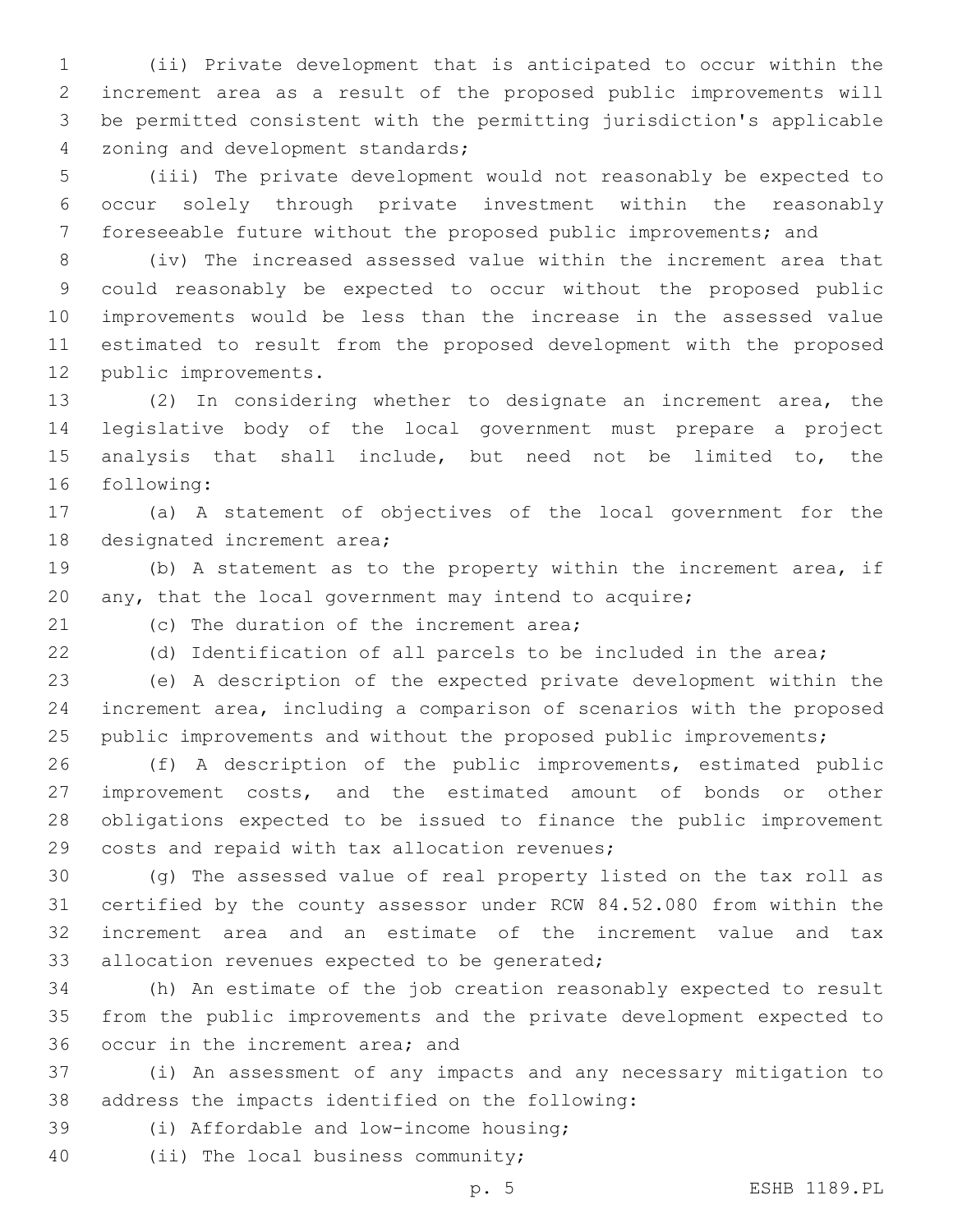(iii) The local school districts; and1

2 (iv) The local fire service.

 (3) The local government may charge a private developer, who agrees to participate in creating the increment area, a fee sufficient to cover the cost of the project analysis and establishing the increment area, including staff time, professionals and consultants, and other administrative costs related to establishing 8 the increment area.

 (4) Nothing in this section prohibits a local government from entering into an agreement under chapter 39.34 RCW with another local government for the administration or other activities related to tax increment financing authorized under this section.

 (5) If the project analysis indicates that an increment area will impact at least 20 percent of the assessed value in a fire protection district or regional fire protection service authority, or the fire service agency's annual report demonstrates an increase in the level 17 of service directly related to the increment area, the local government must negotiate a mitigation plan with the fire protection district or regional fire protection service authority to address 20 level of service issues in the increment area.

 (6) The local government may reimburse the assessor and treasurer for their costs as provided in section 1(6)(e) of this act.

 (7) Prior to the adoption of an ordinance authorizing creation of 24 an increment area, the local government must:

 (a) Hold at least two public briefings for the community solely on the tax increment project that include the description of the increment area, the public improvements proposed to be financed with the tax allocation revenues, and a detailed estimate of tax revenues for the participating local governments and taxing districts, including the amounts allocated to the increment public improvements. The briefings must be announced at least two weeks prior to the date being held, including publishing in a legal newspaper of general circulation and posting information on the local government website 34 and all local government social media sites; and

 (b) Submit the project analysis to the office of the treasurer for review and consider any comments that the treasurer may provide upon completion of their review of the project analysis as provided under this subsection. The treasurer must complete the review within 90 days of receipt of the project analysis and may consult with other agencies and outside experts as necessary. Upon completing their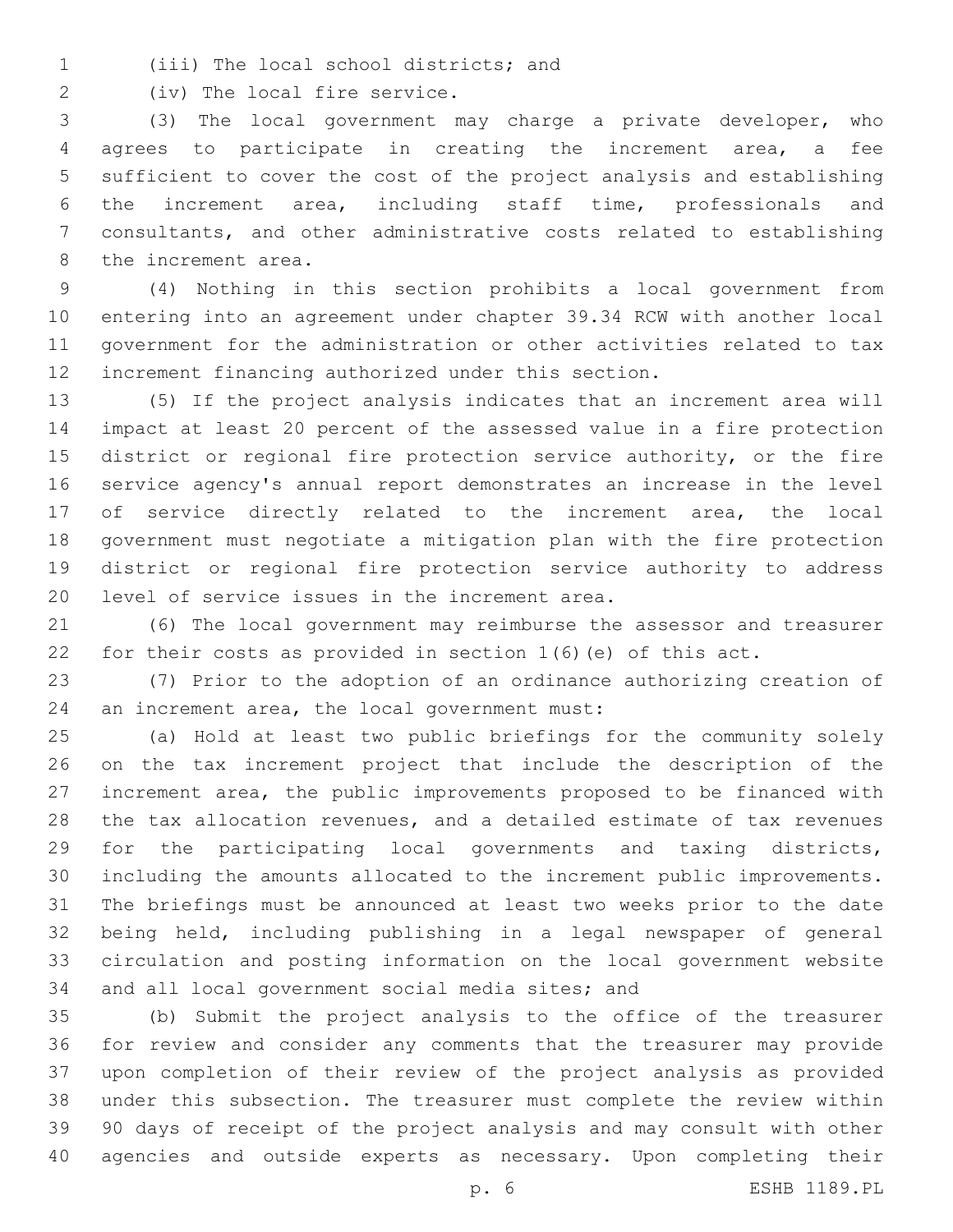review, the treasurer must promptly provide to the local government any comments regarding suggested revisions or enhancements to the project analysis that the treasurer deems appropriate based on the 4 requirements in subsection (2) of this section.

 NEW SECTION. **Sec. 3.** (1) Public improvements that are financed under this chapter may be undertaken and coordinated with other programs or efforts undertaken by the local government and other taxing districts and may be funded in part from revenue sources other than tax allocation revenues.

 (2) Public improvements that are constructed by a private developer must meet all applicable state and local laws.

 NEW SECTION. **Sec. 4.** The local government designating the increment area must:

 (1) Publish notice in a legal newspaper of general circulation within the jurisdiction of the local government that describes the public improvements, describes the boundaries of the increment area, and identifies the location and times where the ordinance and other public information concerning the public improvement may be 19 inspected; and

 (2) Deliver a certified copy of the ordinance to the county treasurer, the county assessor, and the governing body of each taxing district within which the increment area is located.

 NEW SECTION. **Sec. 5.** Apportionment of taxes shall be as follows:

 (1) Commencing in the calendar year following the passage of the ordinance, the county treasurer shall distribute receipts from regular property taxes imposed on real property located in the 28 increment area as follows:

 (a) Each taxing district shall receive that portion of its regular property taxes produced by the rate of tax levied by or for the taxing district on the tax allocation base value for that 32 increment area;

 (b) The local government that designated the increment area shall be entitled to receive an additional amount equal to the amount derived from the regular property taxes levied by or for each taxing district upon the increment value within the increment area. The local government that designated the increment area shall receive no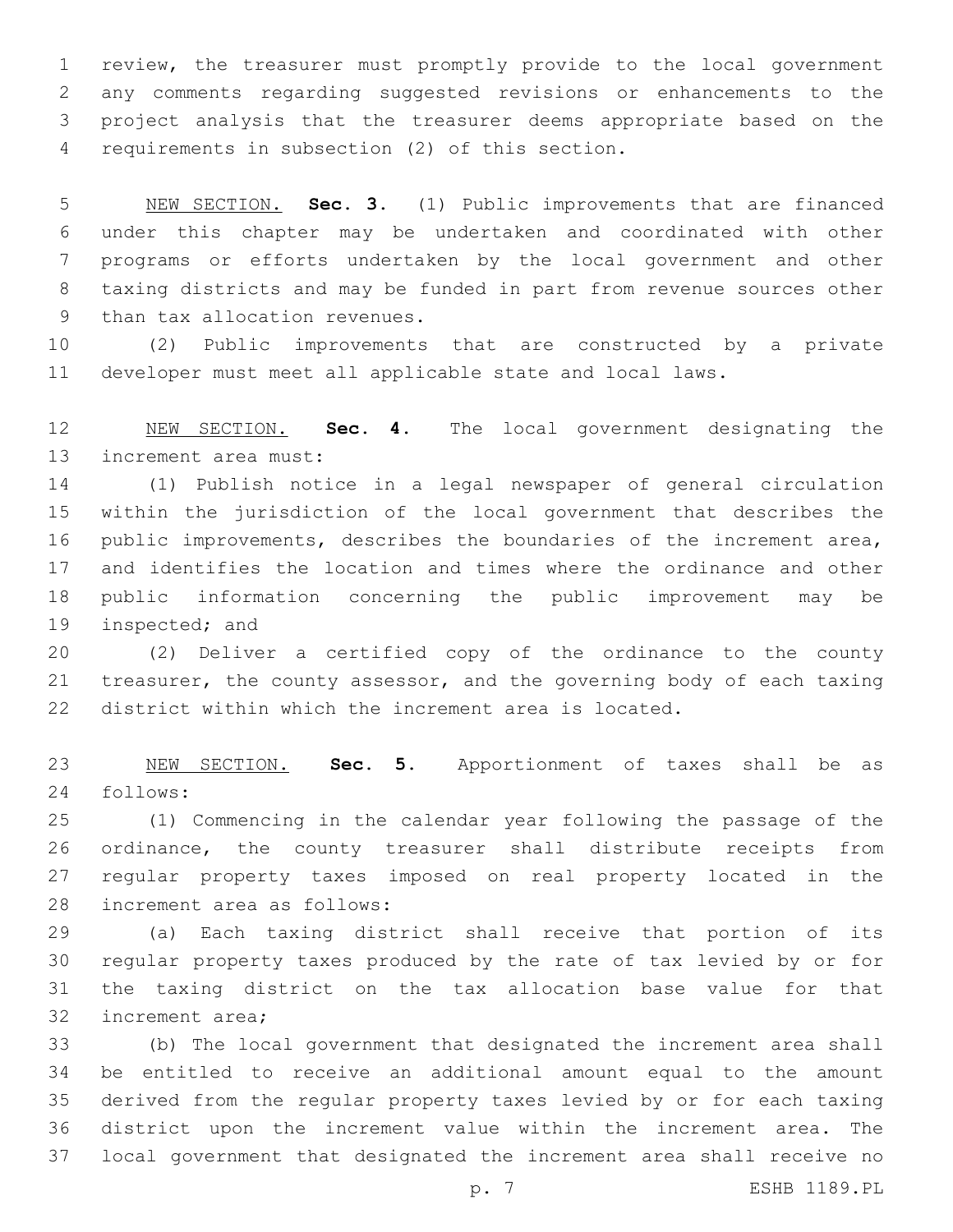more than is needed to pay or repay costs directly associated with the public improvements identified in the approved ordinance and may agree to receive less than the full amount of this portion, as long as bond debt service, reserve, and other bond covenant requirements are satisfied, in which case the balance of these tax receipts shall be allocated to the taxing districts that imposed regular property taxes, or have regular property taxes imposed for them, in the increment area for collection that year in proportion to their regular tax levy rates for collection that year. The local government may request that the treasurer transfer this additional portion of the property taxes to its designated agent. The portion of the tax receipts distributed to the local government or its agent under this subsection (1)(b) may only be expended to finance public improvement costs associated with the public improvements financed in whole or in 15 part by tax increment financing; and

 (c) This section shall not apply to any receipts from the regular 17 property taxes levied by:

 (i) The state for the support of the common schools under RCW 19 84.52.065;

20 (ii) Local school district excess levies; and

 (iii) Port districts or public utility districts specifically for the purpose of making required payments of principal and interest or 23 general indebtedness.

 (2) The apportionment of tax allocation revenues must cease when the taxing district certifies to the county assessor in writing that tax allocation revenues are no longer necessary or obligated to pay public improvement costs, but in no event shall the apportionment of tax allocation revenues continue beyond the sunset date established pursuant to section 2(1)(e) of this act. Any excess tax allocation revenues and earnings on the tax allocation revenues remaining at the time the apportionment of tax receipts terminates must be returned to the county treasurer and distributed to the taxing districts that imposed regular property taxes, or had regular property taxes imposed for it, in the increment area for collection that year, in proportion to the rates of their regular property tax levies for collection that 36 year.

 (3) The apportionment and distribution of portions of the regular property taxes levied by or for each taxing district upon the increment value within the increment area pursuant to and subject to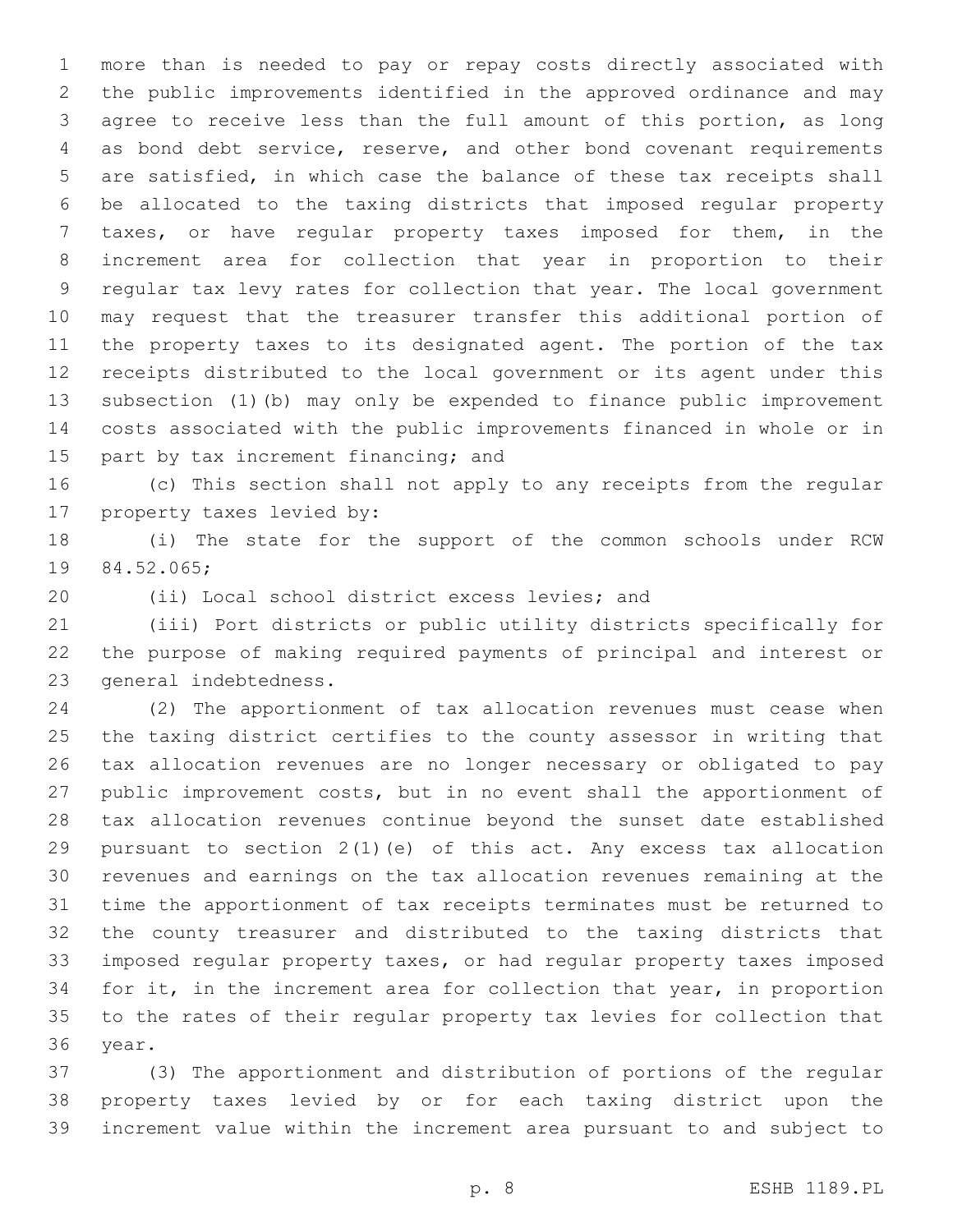the requirements of this chapter is declared to be a public purpose 2 of and benefit each such taxing district.

 (4) The apportionment and distribution of portions of the regular property taxes levied by or for each taxing district upon the increment value within the increment area pursuant to this section shall not affect or be deemed to affect the rate of taxes levied by or within any such taxing district or the consistency of any such levies with the uniformity requirement of Article VII, section 1 of 9 the state Constitution.

 NEW SECTION. **Sec. 6.** (1) A local government designating an increment area may incur general indebtedness, and issue general obligation bonds or notes to finance the public improvements and retire the indebtedness, in whole or in part, from tax allocation revenues it receives.

 (2) The general indebtedness incurred under subsection (1) of this section may be payable from tax allocation revenues and any other sources available to the local government for payment of the public improvement costs, including without limitation: Other tax revenues; the full faith and credit of the local government; nontax income, revenues, fees, and rents from the public improvements; and 21 contributions, grants, and nontax resources.

 (3) In addition to the requirements in subsection (1) of this section, a local government designating an increment area and authorizing the use of tax increment financing may require the nonpublic participant to provide adequate security to protect the public investment in the public improvement within the increment 27 area.

 NEW SECTION. **Sec. 7.** A direct or collateral attack on the designation of the increment area or the allocation of regular property tax revenues in conformance with applicable legal requirements, including this chapter, may not be commenced more than 30 days after adoption of the ordinance as required by section 2 of this act.

 NEW SECTION. **Sec. 8.** (1) A local government may issue revenue bonds to fund revenue-generating public improvements, or portions of public improvements, that are located within an increment area and that it is authorized to provide or operate. Whenever revenue bonds

p. 9 ESHB 1189.PL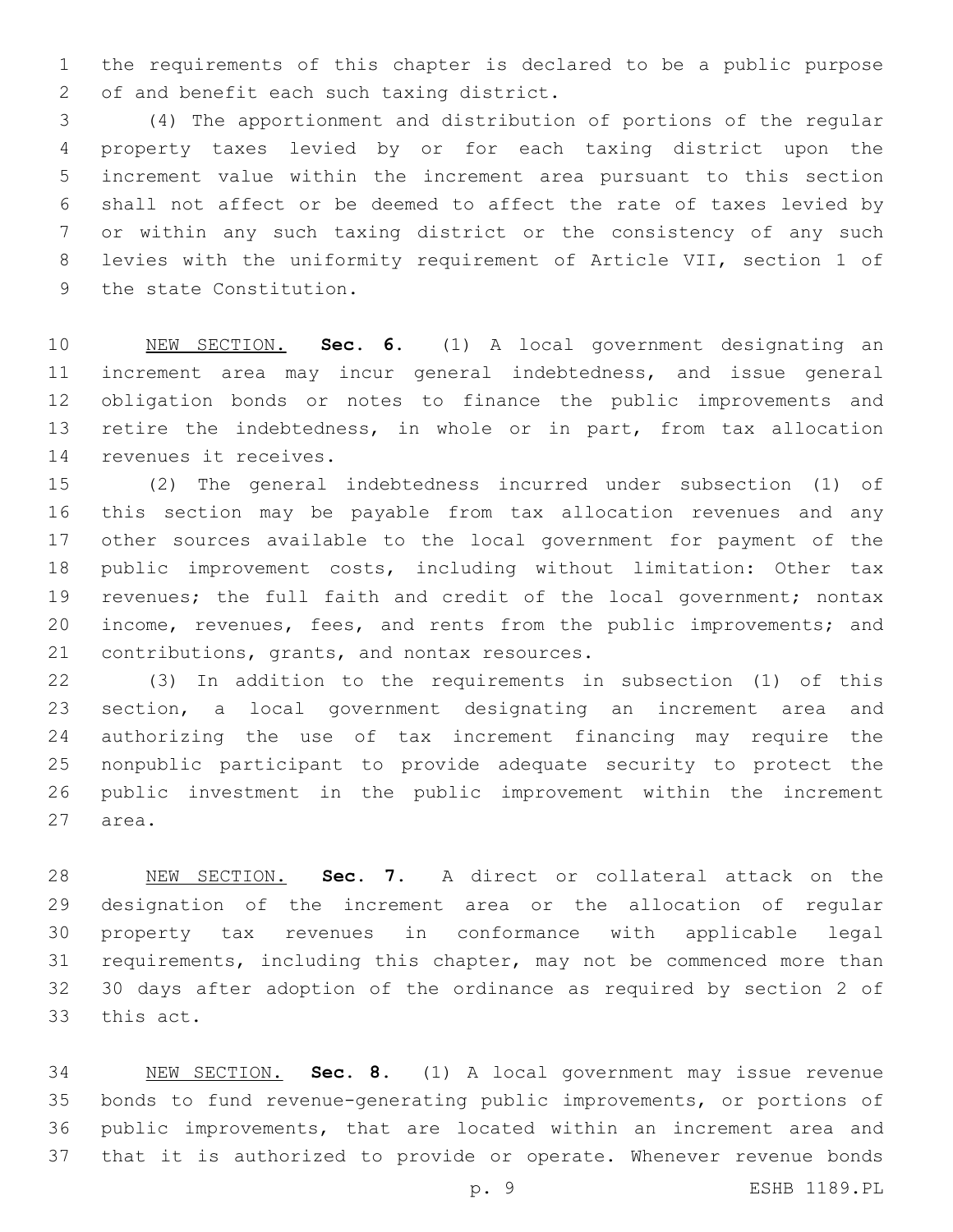are to be issued, the legislative authority of the local government shall create or have created a special fund or funds from which, along with any reserves created pursuant to RCW 39.44.140, the principal and interest on these revenue bonds shall exclusively be payable. The legislative authority of the local government may obligate the local government to set aside and pay into the special fund or funds a fixed proportion or a fixed amount of the revenues from the public improvements that are funded by the revenue bonds. This amount or proportion is a lien and charge against these revenues, subject only to operating and maintenance expenses. The local government shall have due regard for the cost of operation and maintenance of the public improvements that are funded by the revenue bonds, and shall not set aside into the special fund or funds a greater amount or proportion of the revenues that in its judgment will be available over and above the cost of maintenance and 16 operation and the amount or proportion, if any, of the revenue previously pledged. The local government may also provide that revenue bonds payable out of the same source or sources of revenue may later be issued on a parity with any revenue bonds being issued 20 and sold.

 (2) Revenue bonds issued under this section are not an 22 indebtedness of the local government issuing the bonds, and the interest and principal on the bonds shall only be payable from the revenues lawfully pledged to meet the principal and interest requirements and any reserves created pursuant to RCW 39.44.140. The owner or bearer of a revenue bond or any interest coupon issued under this section shall not have any claim against the local government arising from the bond or coupon except for payment from the revenues lawfully pledged to meet the principal and interest requirements and any reserves created pursuant to RCW 39.44.140. The substance of the limitations included in this subsection shall be plainly printed, written, or engraved on each bond issued under this section.

 (3) Revenue bonds with a maturity in excess of 25 years shall not 34 be issued under this section.

 (4) The legislative authority of the local government shall by resolution determine for each revenue bond issue the amount, date, form, terms, conditions, denominations, maximum fixed or variable interest rate or rates, maturity or maturities, redemption rights, registration privileges, manner of execution, manner of sale, callable provisions, if any, and covenants including the refunding of

p. 10 ESHB 1189.PL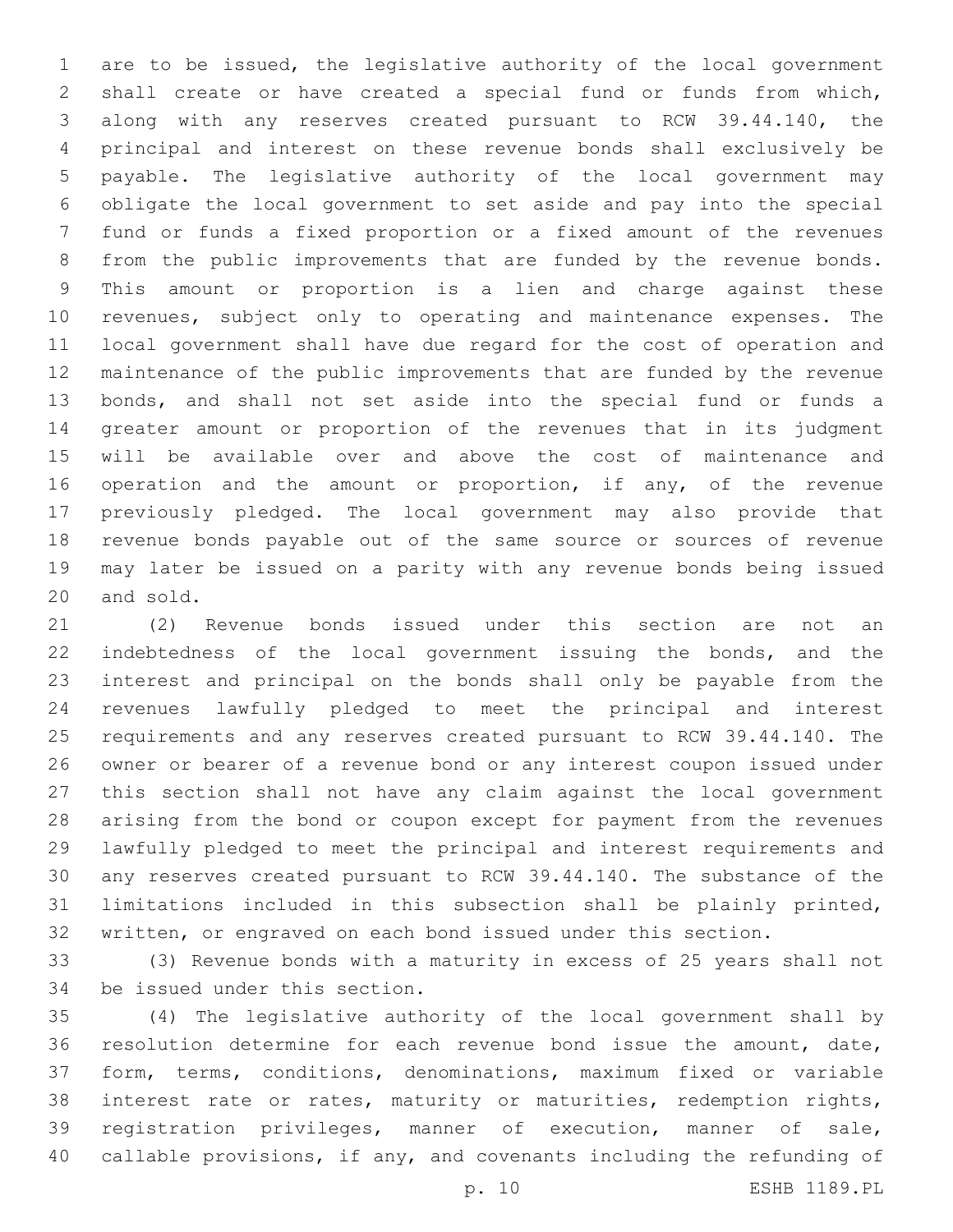existing revenue bonds. Facsimile signatures may be used on the bonds and any coupons. Refunding revenue bonds may be issued in the same 3 manner as revenue bonds are issued.

 (5) The authority to issue revenue bonds under this section is supplementary and in addition to any authority otherwise existing. Nothing in this section limits a local government in the issuance of revenue bonds that are otherwise authorized by law for the construction of additions, betterments, or extensions of utilities 9 within the increment area.

 (6) Notwithstanding anything to the contrary in this section, revenue bonds issued to finance public improvements may be issued in 12 accordance with chapter 39.46 RCW.

 NEW SECTION. **Sec. 9.** This chapter supplements and neither restricts nor limits any powers that the state or any local government might otherwise have under any laws of this state.

 **Sec. 10.** RCW 84.55.010 and 2017 3rd sp.s. c 13 s 302 are each 17 amended to read as follows:

 (1) Except as provided in this chapter, the levy for a taxing district in any year must be set so that the regular property taxes payable in the following year do not exceed the limit factor multiplied by the amount of regular property taxes lawfully levied for such district in the highest of the three most recent years in 23 which such taxes were levied for such district, excluding any 24 increase due to (e) of this subsection, unless the highest levy was 25 the statutory maximum rate amount, plus an additional dollar amount calculated by multiplying the regular property tax levy rate of that district for the preceding year by the increase in assessed value in 28 that district resulting from:

29 (a) New construction;

 (b) Increases in assessed value due to construction of wind turbine, solar, biomass, and geothermal facilities, if such facilities generate electricity and the property is not included elsewhere under this section for purposes of providing an additional dollar amount. The property may be classified as real or personal 35 property;

(c) Improvements to property; ((and))

 (d) Any increase in the assessed value of state-assessed property; and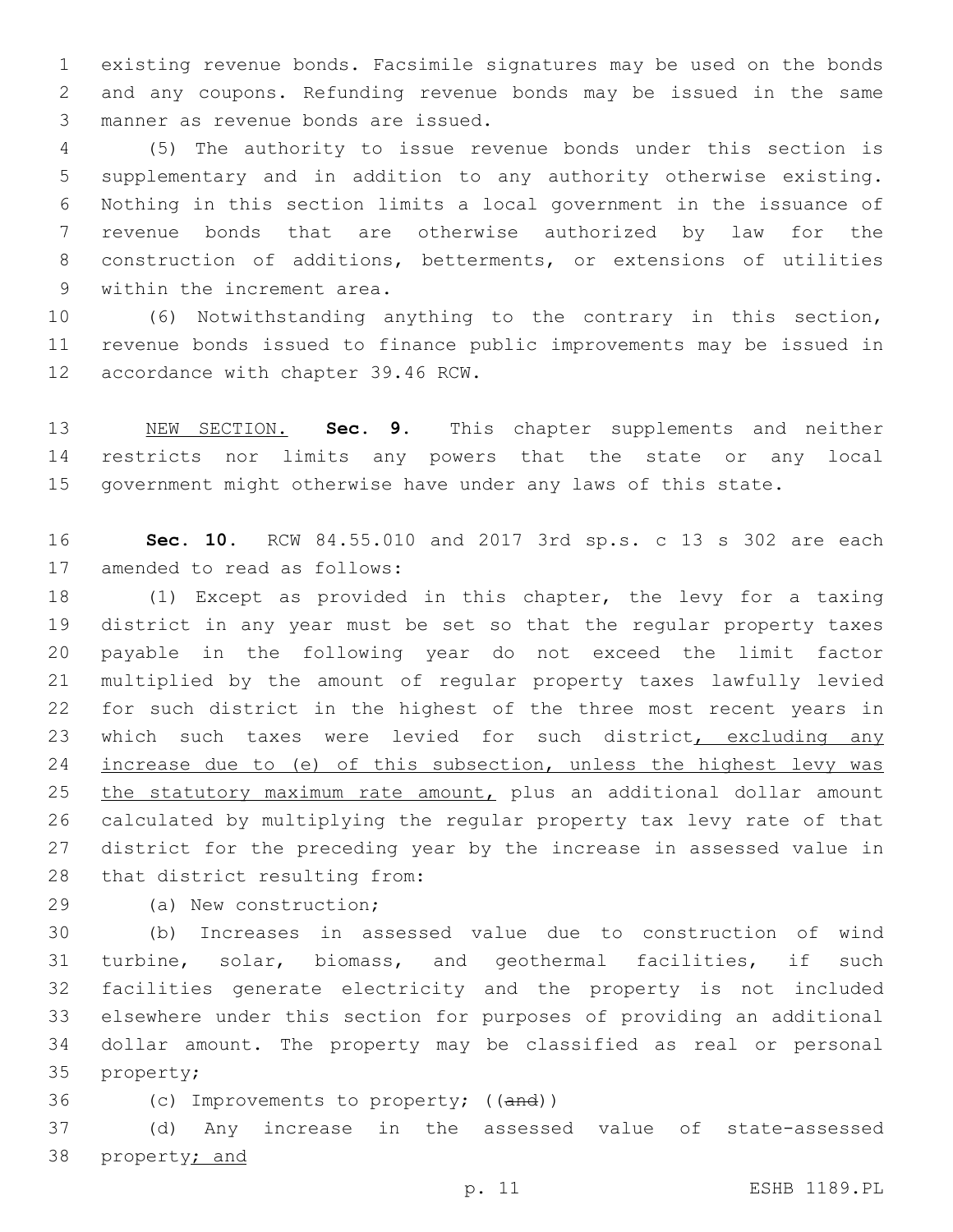(e) Any increase in the assessed value of real property, as that term is defined in section 1 of this act, within an increment area as designated by any local government in section 2 of this act provided that such increase is not included elsewhere under this section. This subsection (1)(e) does not apply to levies by the state or by port districts and public utility districts for the purpose of making required payments of principal and interest on general indebtedness.

(2) The requirements of this section do not apply to:

 (a) State property taxes levied under RCW 84.52.065(1) for 10 collection in calendar years 2019 through 2021; and

 (b) State property taxes levied under RCW 84.52.065(2) for 12 collection in calendar years 2018 through 2021.

 **Sec. 11.** RCW 84.55.120 and 2014 c 4 s 5 are each amended to read as follows:14

 (1) A taxing district, other than the state, that collects regular levies must hold a public hearing on revenue sources for the district's following year's current expense budget. The hearing must include consideration of possible increases in property tax revenues and must be held prior to the time the taxing district levies the taxes or makes the request to have the taxes levied. The county legislative authority, or the taxing district's governing body if the district is a city, town, or other type of district, must hold the hearing. For purposes of this section, "current expense budget" means that budget which is primarily funded by taxes and charges and reflects the provision of ongoing services. It does not mean the capital, enterprise, or special assessment budgets of cities, towns, 27 counties, or special purpose districts.

 (2) If the taxing district is otherwise required to hold a public hearing on its proposed regular tax levy, a single public hearing may 30 be held on this matter.

 (3)(a) Except as provided in (b) of this subsection (3), no increase in property tax revenue may be authorized by a taxing district, other than the state, except by adoption of a separate ordinance or resolution, pursuant to notice, specifically authorizing the increase in terms of both dollars and percentage. The ordinance or resolution may cover a period of up to two years, but the ordinance must specifically state for each year the dollar increase and percentage change in the levy from the previous year.